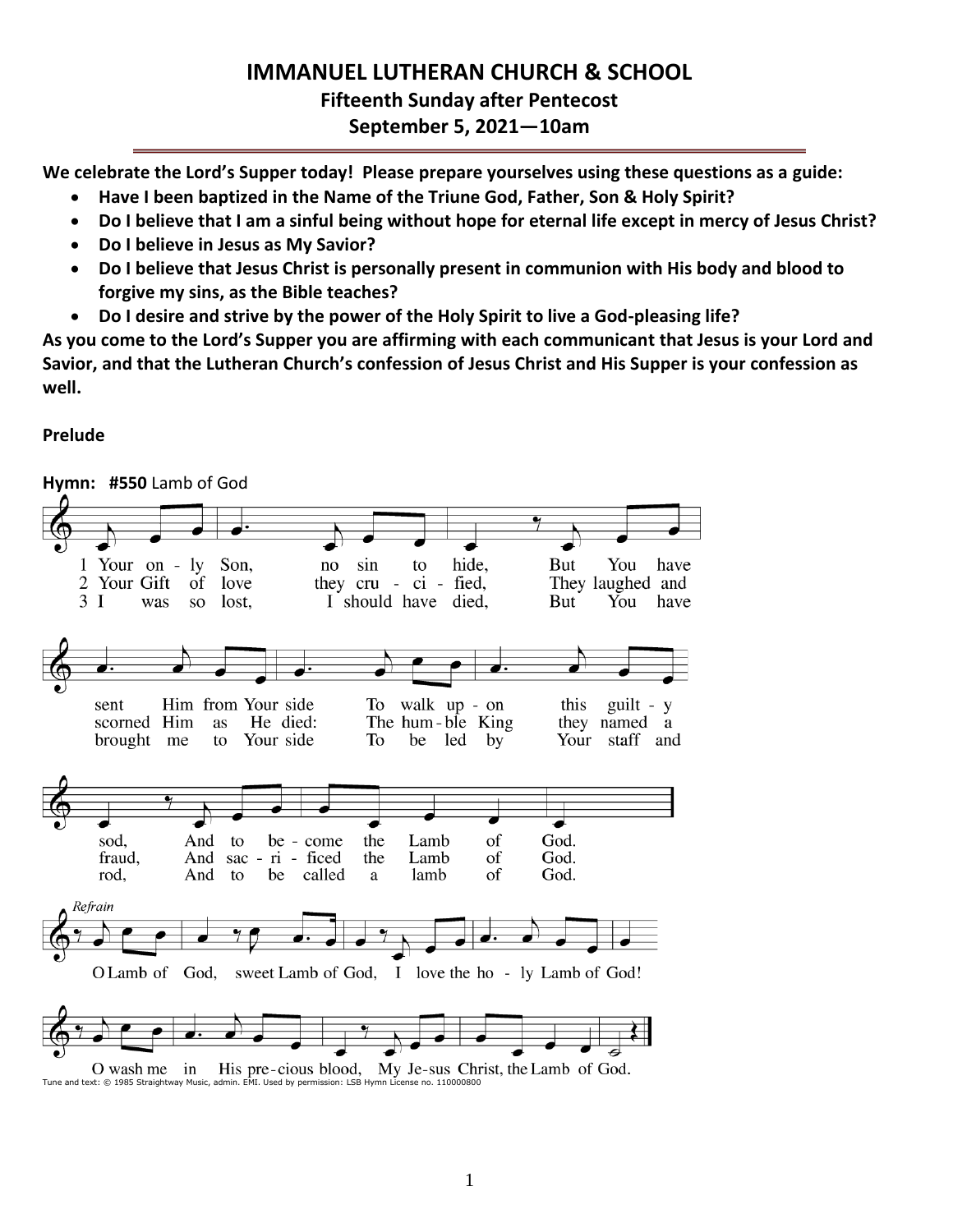- P: In the name of the Father, and of the Son, and of the Holy Spirit.
- **C: Amen.**

## **The Confession of Sins**

- P: Beloved in the Lord! Let us draw near with a true heart and confess our sins unto God, our Father, beseeching Him in the name of our Lord Jesus Christ to grant us forgiveness.
- P: Our help is in the name of the Lord.
- **C: Who made heaven and earth.**
- P: I said, I will confess my transgressions unto the Lord.
- **C: And You forgave the iniquity of my sin.**
- P: O almighty God, merciful Father,
- **All: I, a poor miserable sinner, confess unto You all my sins and iniquities with which I have ever offended You and justly deserve Your temporal and eternal punishment. But I am heartily sorry for them and sincerely repent of them, and I pray You of Your boundless mercy and for the sake of the holy, innocent, bitter, sufferings and death of Your beloved Son, Jesus Christ, to be gracious and merciful to me, a poor sinful being.**

## **The Word of Absolution**

- P: Upon this your confession, I, by virtue of my office, as a called and ordained servant of the Word, announce the grace of God unto all of you, and in the stead and by the command of my Lord Jesus Christ, I forgive you all your sins in the name of the Father and of the Son and of the Holy Spirit.
- **C: Amen.**

## **Introit**

- P: The Lord is the strength of His people; He is the saving refuge of His anointed. To you, O Lord, I call; my rock, be not deaf to me, lest, if you be silent to me, I become like those who go down to the pit. Hear the voice of my pleas for mercy, when I cry to You for help, when I lift up my hands toward Your most holy sanctuary. Blessed be the Lord! For He has heard the voice of my pleas for mercy. The Lord is my strength and my shield; in Him my heart trusts, and I am helped; my heart exults, and with my song I give thanks to Him.
- **All: Glory be to the Father and to the Son and to the Holy Ghost; as it was in the beginning, is now and ever shall be, world without end. Amen.**

## **The Kyrie**

**C: Lord, have mercy upon us. Christ, have mercy upon us. Lord, have mercy upon us.**

## **The Gloria in Excelsis**

- P: Glory be to God on high:
- **C: And on earth peace, good will toward men. We praise Thee, we bless Thee, we worship Thee, we glorify Thee, we give thanks to Thee for Thy great glory. O Lord God, heav'nly King, God the Father Almighty. O Lord, The only-begotten Son, Jesus Christ; O Lord God, Lamb of God, Son of the Father, that takest away the sin of the world, have mercy upon us. Thou that takest away the sin of the world, receive our prayer. Thou that sittest at the right hand of God the Father, have mercy upon us. For Thou only art holy; Thou only art the Lord. Thou only, O Christ, with the Holy Ghost, art most high in the glory of God the Father. Amen.**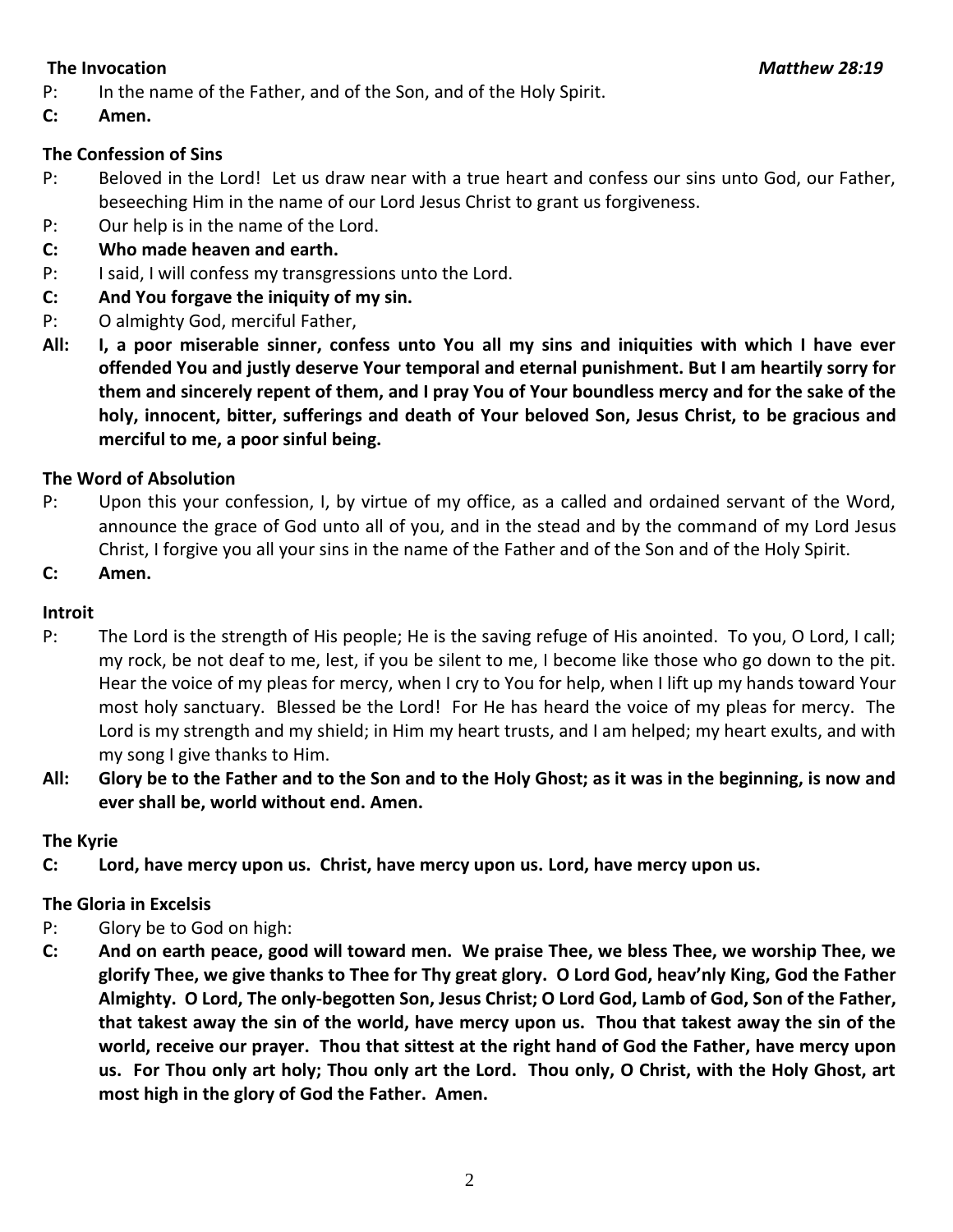#### **The Salutation**

- P: The Lord be with you.
- **C: And with Thy Spirit.**

#### **The Collect for the Day**

- P: Let us pray:
- **C: O Lord, let Your merciful ears be open to the prayers of Your humble servants and grant that what they ask may be in accord with Your gracious will; through Jesus Christ, Your Son, our Lord, who lives and reigns with You and the Holy Spirit, one God, now and forever.**
- **C: Amen.**

## **The Old Testament Reading –** Isaiah 35:4-7

<sup>4</sup> Say to those who have an anxious heart, "Be strong; fear not! Behold, your God will come with vengeance, with the recompense of God. He will come and save you."

<sup>5</sup>Then the eyes of the blind shall be opened, and the ears of the deaf unstopped;  $6$  then shall the lame man leap like a deer, and the tongue of the mute sing for joy. For waters break forth in the wilderness, and streams in the desert; <sup>7</sup> the burning sand shall become a pool, and the thirsty ground springs of water; in the haunt of jackals, where they lie down, the grass shall become reeds and rushes.

- L: This is the Word of the Lord.
- **C: Thanks be to God.**

#### **The Gradual**

**All: Fear the Lord, you His saints, for those who fear Him lack nothing! Many are the afflictions of the righteous, but the Lord delivers him out of them all.**

## **The Epistle Reading** – James 2:1-10, 14-18

<sup>1</sup> My brothers, show no partiality as you hold the faith in our Lord Jesus Christ, the Lord of glory.

<sup>2</sup> For if a man wearing a gold ring and fine clothing comes into your assembly, and a poor man in shabby clothing also comes in, <sup>3</sup> and if you pay attention to the one who wears the fine clothing and say, "You sit here in a good place," while you say to the poor man, "You stand over there," or, "Sit down at my feet," <sup>4</sup> have you not then made distinctions among yourselves and become judges with evil thoughts?

<sup>5</sup> Listen, my beloved brothers, has not God chosen those who are poor in the world to be rich in faith and heirs of the kingdom, which he has promised to those who love him?

<sup>6</sup>But you have dishonored the poor man. Are not the rich the ones who oppress you, and the ones who drag you into court?

 $7$  Are they not the ones who blaspheme the honorable name by which you were called?

<sup>8</sup> If you really fulfill the royal law according to the Scripture,

"You shall love your neighbor as yourself," you are doing well.

<sup>9</sup>But if you show partiality, you are committing sin and are convicted by the law as transgressors.

 $10$  For whoever keeps the whole law but fails in one point has become guilty of all of it.

<sup>14</sup> What good is it, my brothers, if someone says he has faith but does not have works? Can that faith save him?

<sup>15</sup> If a brother or sister is poorly clothed and lacking in daily food, <sup>16</sup> and one of you says to them, "Go in peace, be warmed and filled," without giving them the things needed for the body, what good is that?

<sup>17</sup> So also faith by itself, if it does not have works, is dead.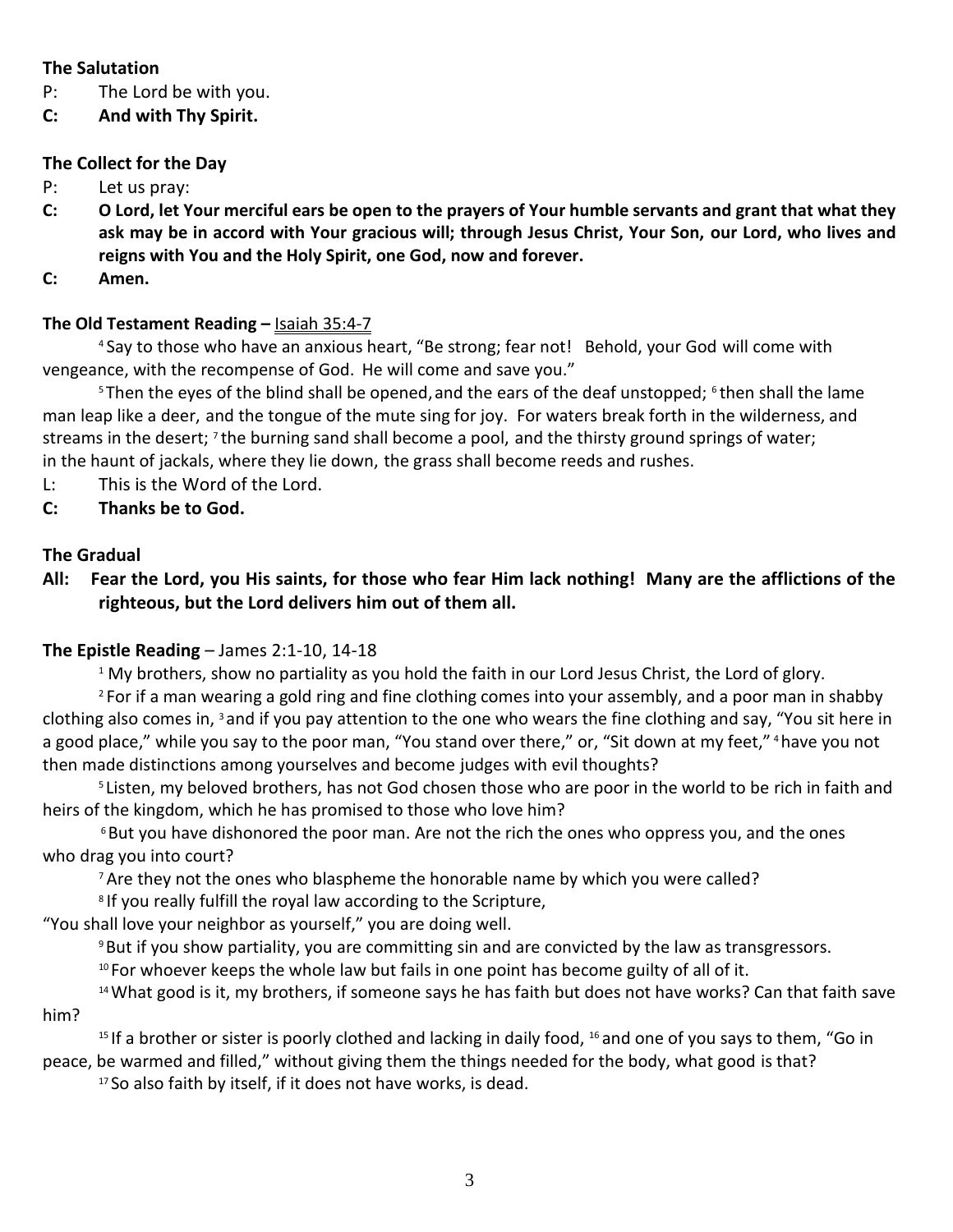<sup>18</sup> But someone will say, "You have faith and I have works." Show me your faith apart from your works, and I will show you my faith by my works.

L: This is the Word of the Lord.

#### **C: Thanks be to God.**

#### **Gospel Reading**

P: The Holy Gospel according to St. Mark the 7<sup>th</sup> chapter.

## **C: Glory be to Thee, O Lord!**

31 Then he returned from the region of Tyre and went through Sidon to the Sea of Galilee, in the region of the Decapolis.

32 And they brought to him a man who was deaf and had a speech impediment, and they begged him to lay his hand on him.

33 And taking him aside from the crowd privately, he put his fingers into his ears, and after spitting touched his tongue.

<sup>34</sup> And looking up to heaven, he sighed and said to him, "Ephphatha," that is, "Be opened."

<sup>35</sup> And his ears were opened, his tongue was released, and he spoke plainly.

<sup>36</sup> And Jesus charged them to tell no one. But the more he charged them, the more zealously they proclaimed it.

<sup>37</sup> And they were astonished beyond measure, saying, "He has done all things well. He even makes the deaf hear and the mute speak."

P: This is the Gospel of our Lord.

**C: Praise to you, O Christ!**

#### **The Apostles Creed**

**All: I believe in God the Father Almighty, Maker of heaven and earth.** 

**And in Jesus Christ His only Son, our Lord; Who was conceived by the Holy Spirit, Born of the Virgin Mary; suffered under Pontius Pilate, was crucified, died and was buried; He descended into hell; The third day He rose again from the dead; He ascended into heaven and sits at the right hand of God the Father Almighty; From thence He will come to judge the living and the dead.**

**I believe in the Holy Spirit; the holy Christian Church, the communion of saints; the forgiveness of sins; the resurrection of the body; and life everlasting. Amen.**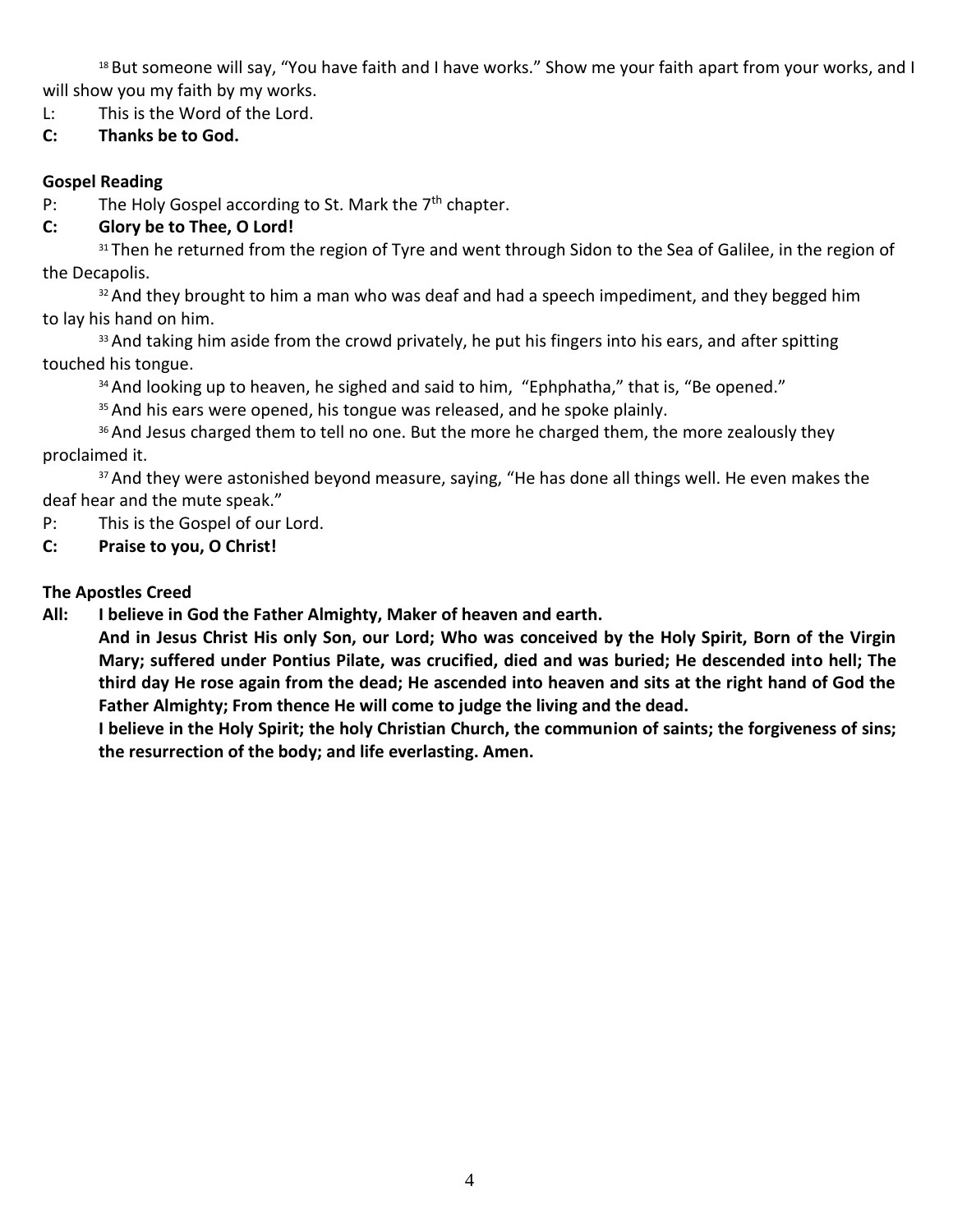**Hymn: #524** How Sweet the Name of Jesus Sounds



- 5 How weak the effort of my heart, How cold my warmest thought! But when I see Thee as Thou art, I'll praise Thee as I ought.
- 6 Till then I would Thy love proclaim With ev'ry fleeting breath; And may the music of Thy name Refresh my soul in death! Tune and text: Public domain

**Sermon -** "Opening and loosing" *Mark 7:31-37*

#### **I. The bringing of a man**

- A. His miserable maladies
- B. The healing compassion of Jesus Messianic office.
- **II. The witness of the crowd.**
- A. Their spiritual malady.

*Mark 8:18*  <sup>18</sup>*Having eyes do you not see, and having ears do you not hear? And do you not remember?* B. True faith shows itself in witness.

*Mark 4:9*  <sup>9</sup> *And he said, "He who has ears to hear, let him hear."*

*1 Peter 2:9*  <sup>9</sup> *But you are a chosen race, a royal priesthood, a holy nation, a people for his own possession, that you may proclaim the excellencies of him who called you out of darkness into his marvelous light.*

C. Their culminating witness "He has done everything well" *Romans 8:18-23*  <sup>18</sup> *For I consider that the sufferings of this present time are not worth comparing with the glory that is to be revealed to us.* <sup>19</sup> *For the creation waits with eager longing for the revealing of the sons of God.* <sup>20</sup> *For the creation was subjected to futility, not willingly, but because of him who subjected it, in*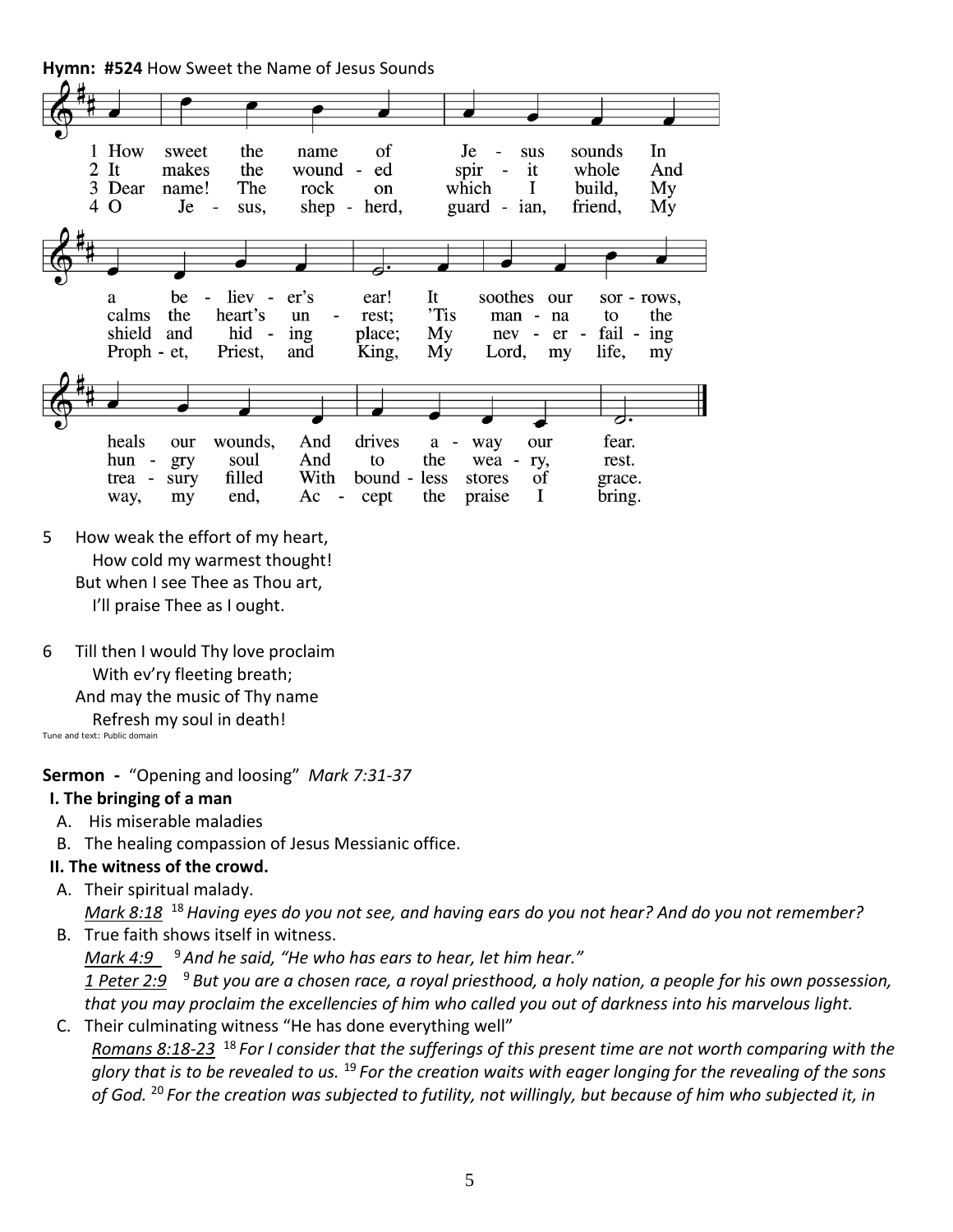*hope* <sup>21</sup> *that the creation itself will be set free from its bondage to corruption and obtain the freedom of the glory of the children of God.* <sup>22</sup> *For we know that the whole creation has been groaning together in the pains of childbirth until now.* <sup>23</sup> *And not only the creation, but we ourselves, who have the firstfruits of the Spirit, groan inwardly as we wait eagerly for adoption as sons, the redemption of our bodies.*

- 1. Jesus restores in His miracles.
- 2. Jesus restores in the Gospel
- 3. Jesus final restoration is heaven.

*Revelation 7:15-17*  <sup>15</sup> *"Therefore they are before the throne of God, and serve him day and night in his temple; and he who sits on the throne will shelter them with his presence.* <sup>16</sup> *They shall hunger no more, neither thirst anymore; the sun shall not strike them, nor any scorching heat.* <sup>17</sup> *For the Lamb in the midst of the throne will be their shepherd, and he will guide them to springs of living water, and God will wipe away every tear from their eyes."*

## **The Prayers**

Peace & comfort for the family of Alan Krah, father of Kym Cancela Peace & comfort for the family of James Nichols, father of Cathy Wilson Healing for Jennifer & Kiara Springer, niece & great-niece of Bev Lowe Healing from migraines & dizziness for Jeff Elliott For the victims of Hurricane Ida.

(*Please help us keep our attendance numbers accurate by filling out the attendance cards and putting in basket on the way out.)*

## **The Lord's Prayer**

**All: Our Father who art in heaven, hallowed be Thy name, Thy kingdom come, Thy will be done on earth as it is in heaven. Give us this day our daily bread; and forgive us our trespasses as we forgive those who trespass against us; and lead us not into temptation, but deliver us from evil. For thine is the kingdom and the power and the glory forever and ever. Amen.**

## **The Words of Institution**

**P:** Our Lord Jesus Christ, on the night when He was betrayed, took bread, and when He had given thanks, he broke it and gave it to the disciples and said: "Take, eat; this is My body, which is given for you. This do in remembrance of Me." In the same way also, He took the cup after supper, and when He had given thanks, He gave it to them, saying: "Drink of it, all of you; this cup is the New Testament in My blood, which is shed for you for the forgiveness of sins. This do, as often as you drink it, in remembrance of Me."

## **Salutation and Benedicamus**

- P: The Lord be with you**.**
- **C: And with thy spirit.**
- P: Bless we the Lord.
- **C: Thanks be to God.**

## **The Benediction**

- P: The Lord bless you and keep you. The Lord make His face shine upon you and be gracious unto you. The Lord lift up His countenance upon you and give you peace.
- **C: Amen, Amen, Amen!**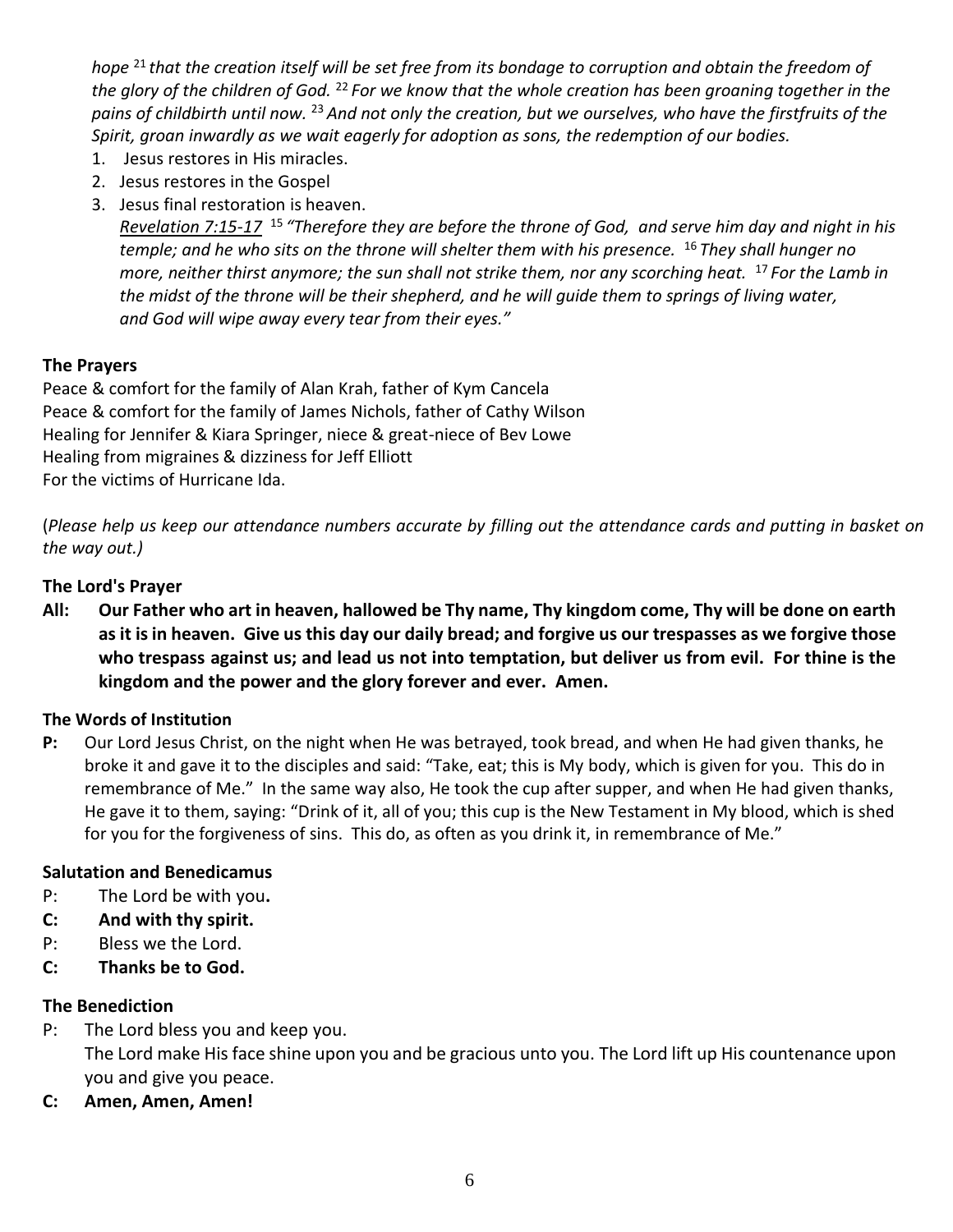*Wait for Ushers to excuse you. Please leave nothing in the pews. Place pencils, attendance card and offering in the basket in front of the Baptismal Font. Please quietly return to your cars.*

**Communion Distribution** *(during final hymn)*

**The Closing Hymn #507** Holy, Holy, Holy Lord God Al - might  $1$  Ho - ly,  $ho - ly$ , ho ly! y!  $\overline{a}$  $\mathbb{Z}^2$  $2$  Ho - ly,  $ho - iy$ ,  $1y!$ the saints a - dore Thee, ho All  $3$  Ho - ly, ho - ly, ho  $\mathbb{L}$ ly! Though the dark-ness hide Thee,  $4$  Ho - ly, ho - ly, ho  $\sim$ ly! Lord God Al - might - y! Ear ly in the morn  $\sim$   $$ ing our song shall rise to Thee; Cast - ing down their gold - en crowns a - round the glass - y sea: of sin - ful man Thy glo - ry may not see, Though the eye All Thy works shall praise Thy name in earth and sky and sea.  $Ho - ly$ , ho - ly, ho - ly, mer  $ci$  - ful and might - y! Cher -  $u$  -  $b$ im and ser - a-phim fall  $\mathcal{L}_{\mathcal{A}}$ ing down be - fore Thee, On - ly Thou art ho ly; there is none be - side Thee,  $Ho - ly, ho - ly,$ ho mer ci - ful and might - y!  $\overline{\phantom{a}}$ ly, God three sons, bless - ed Trin  $i - ty!$ in per  $\overline{\phantom{a}}$  $\sim$ Which and shalt be. wert and art ev - er - more Per fect in pow'r, in love, and pu  $ri - ty.$ three  $- i - ty!$ God in per sons, bless - ed Trin Text and tune: Public domain

#### **Altar flowers are placed to the glory of God and in honor Bill Anton's 81st birthday.**

*Services will be live-streamed and a recording of service will be posted by the end of the day.* 

#### *Please keep the church office updated on prayers that have been asked to be kept on indefinitely, military and ones for continued healing or cancer treatments*

#### **Continued Prayers**

Peace & comfort for the family of Joanne Stange, friend of Pastor and Tammie Farnsworth Peace & comfort for the family of Barbara Graverson, sister of Scott Graverson Peace & comfort for the families of service men killed in Afghanistan Safe travel for Duane Zellmer For all the people of Haiti affected by the earthquake and flood For all our service men deployed to Afghanistan For the people of Cuba and Afghanistan Employment for those struggling to find a job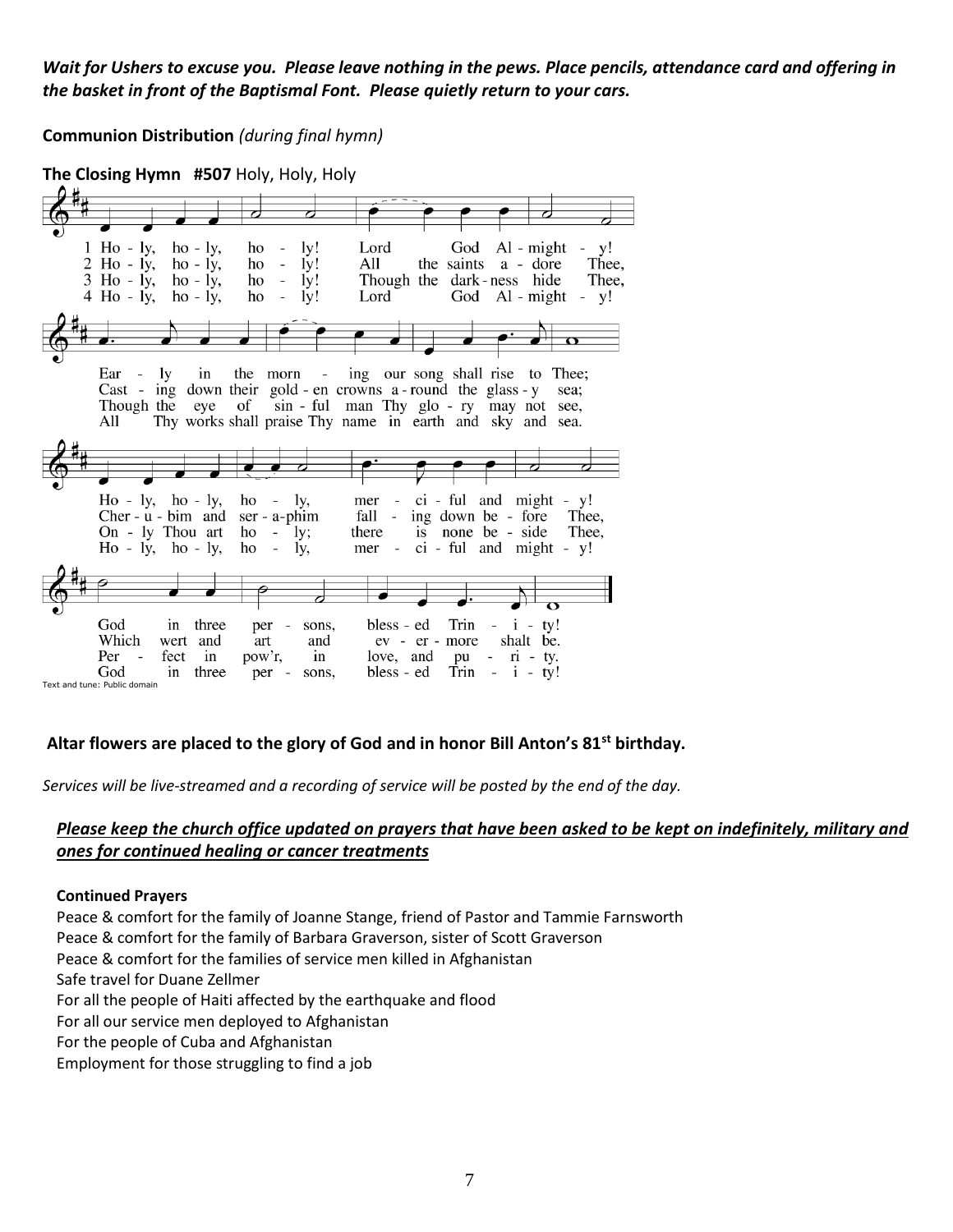#### **Healing**

Ruel McMullen, father of Pat McMullen Andrew Habeck Sara Plumb Craig Springer, brother-in-law of Bev Lowe Chris, husband of Cathy Wilson

#### **Battling with Cancer or Serious Illness**

Yvonne Lenzen, grandmother of Grace Sierra Gloria McNail, aunt of Susan Tumlin Cheryl Ford Marie Walser, cousin of Cathy Wilson Pat, suffering with dementia, Aunt of Beth Hutches Joann, friend of Beth Hutches Anona, friend of Susan Tumlin Carol, sister of Trish Smith Chad Pry, boyfriend of Cheryl, daughter of Joan Crouse Cathy Nichols with terminal cancer, mother of Cathy Wilson Raymond, brother of Barbara LaVere David, brother of Larry Habeck Barbara LaVere Tracy, cousin of Jacquelyn Hahn Lisa Steinbrueck, niece of the Steinbrueck's Kathy, daughter of Walt Braudis Keith Stallings Alan Sparks Don Swisher, step-father of Larry Habeck Paul Braudis, brother of Walt Bill, (w/brain cancer) uncle of Brian Littrel David Parkinson, brother of Betty Loraamm Tom Meyferth

#### **PRAYERS FOR THOSE SERVING OUR COUNTRY Safety for… and strength for families:**

Logan Crouse, US Army, great-nephew of Joan Crouse, deployed to Afghanistan Zach, son of friend of Beth Hutches, deployed to Afghanistan Samuel Drake, Captain stationed at Holloman AFB in Alamogordo, NM, son of Kerry Drake Xander Ritter stationed at Camp Pendleton, Oceanside, CA, (USMC) Matthew Albers, Major in USAF and in command in Sacramento, CA, son of Deb Albers Carson Crouse, (army) great-nephew of Joan Crouse, stationed in Georgia Gavin Mattson, para-rescue man, stationed in the Panhandle of FL, grandson of Edith Mattson Jeremy Brockmeier (USMC) & family, stationed in South Korea, son of Jerry and Janice Brockmeier

#### **PRAYERS FOR OUR FAMILIES**

Sunday: Cody Adam-Forsong Monday: Deb Albers Tuesday: Thomas Anderson Wed: Bill & Jackie Anton Thursday: Barbara Bader Friday: Daniel Bader, Ashley, Logan, Laura Saturday: David Becker